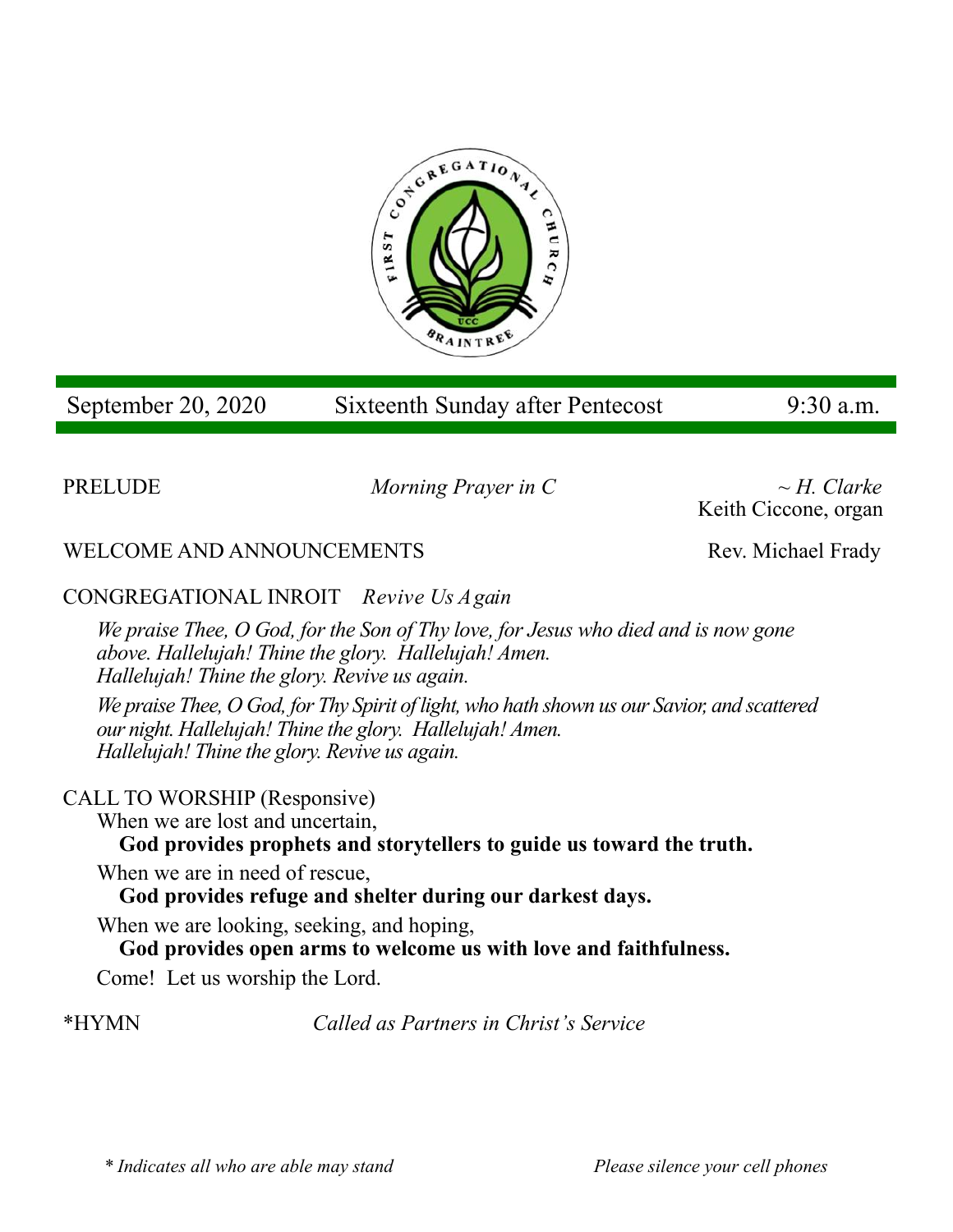### \*PRAYER OF INVOCATION **(Unison)**

**Loving God, our rock and foundation, we thank you for the opportunity to gather in Your holy name. May this be a time when we remember your faithfulness. You give us hope when despair creeps into our lives. You create a path when we lack direction, You send family members, friends, and even strangers when we need reminders of your promise. And you send Jesus Christ, our redeemer, to show us how to live in your ways. May we open our hearts to receive all that you provide. Amen.**

#### \*GLORIA PATRI

*Glory be to the Father, and to the Son, and to the Holy Ghost. As it was in the beginning, is now and ever shall be. World without end. Amen. Amen.* 

### CHILDREN'S MESSAGE Pastor Michael

#### LORD'S PRAYER

**Our Father, who art in heaven, hallowed be Thy name. Thy kingdom come, Thy will be done on earth as it is in heaven. Give us this day our daily bread, and forgive us our debts, as we forgive our debtors. And lead us not into temptation, but deliver us from evil. For Thine is the kingdom and the power and the glory for ever. Amen.**

*(The children are dismissed to Sunday School classrooms.)*

| ANTHEM                                   | Jesus Love the Little Children |                    |
|------------------------------------------|--------------------------------|--------------------|
| <b>SCRIPTURE READING</b>                 | Matthew $21:10-14$             |                    |
| <b>SERMON</b><br>MUSIC RESPONSE          | "Black Lives Matter"           | Rev. Michael Frady |
| PASTORAL PRAYER<br>Pastor Suzy Aja Burba |                                |                    |

PRAYER HYMN *Canticle of the Turning*

#### **OFFERTORY**

#### \*DOXOLOGY

*Praise God, from whom all blessings flow. Praise Him, all creatures, here, below. Praise Him, above, ye heav'nly hosts. Praise Father, Son and Holy Ghost. Amen.*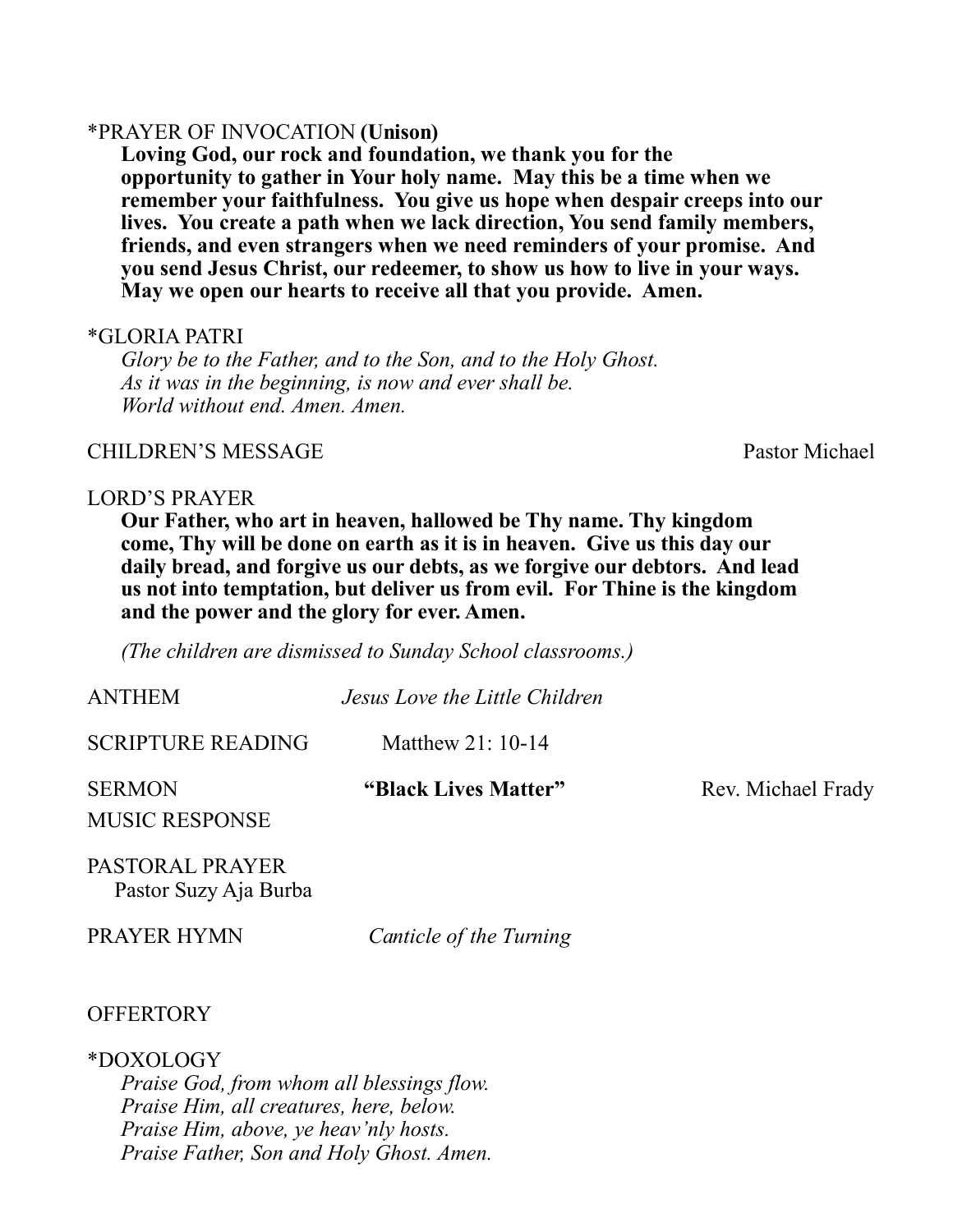### **\*PRAYER OF DEDICATION**

**Merciful God, transform this offering into hope and joy for a troubled world. Receive the blessings we return to you this day, and transform our ministries into instruments of your grace. Through our giving, may places of sorrow and mourning know the sound of love and laughter. Through our living, mold us into your people—a people of promise and hope, a people who live and die in the Lord. Amen**

\*HYMN *Lift Every Voice and Sing*

**BENEDICTION** 

POSTLUDE *Festal Voluntary* ~ *Cutler and Johnson*

۰Â

### **First Church Braintree Announcements**

**Upcoming Meetings (all on Zoom) PRUDENTIAL TEAM - Tuesday, October 6 at 7:00pm Worship Ministry—**Tuesday, October 13 at 7:00pm **Leadership—**Tuesday, October 20 @ 7:00pm

The September-October 2020 Issue of *The Upper Room* is now available at the back of the Sanctuary

**YOUTH GROUP** will meet in person this Sunday.: Middle school group will meet from 1-2:30 High school group will meet from 2-3:30

Super Saturday is Going Virtual! October 24, 2020 and October 31, 2020

Anyone interested in attending the Virtual Super Saturday should see Pastor Michael. Super Saturday is two days of worship, workshops and networking - October 24, 2020 and October 31, 2020. Sign up for one day or two, two workshops or four. It's up to you! All are welcome!